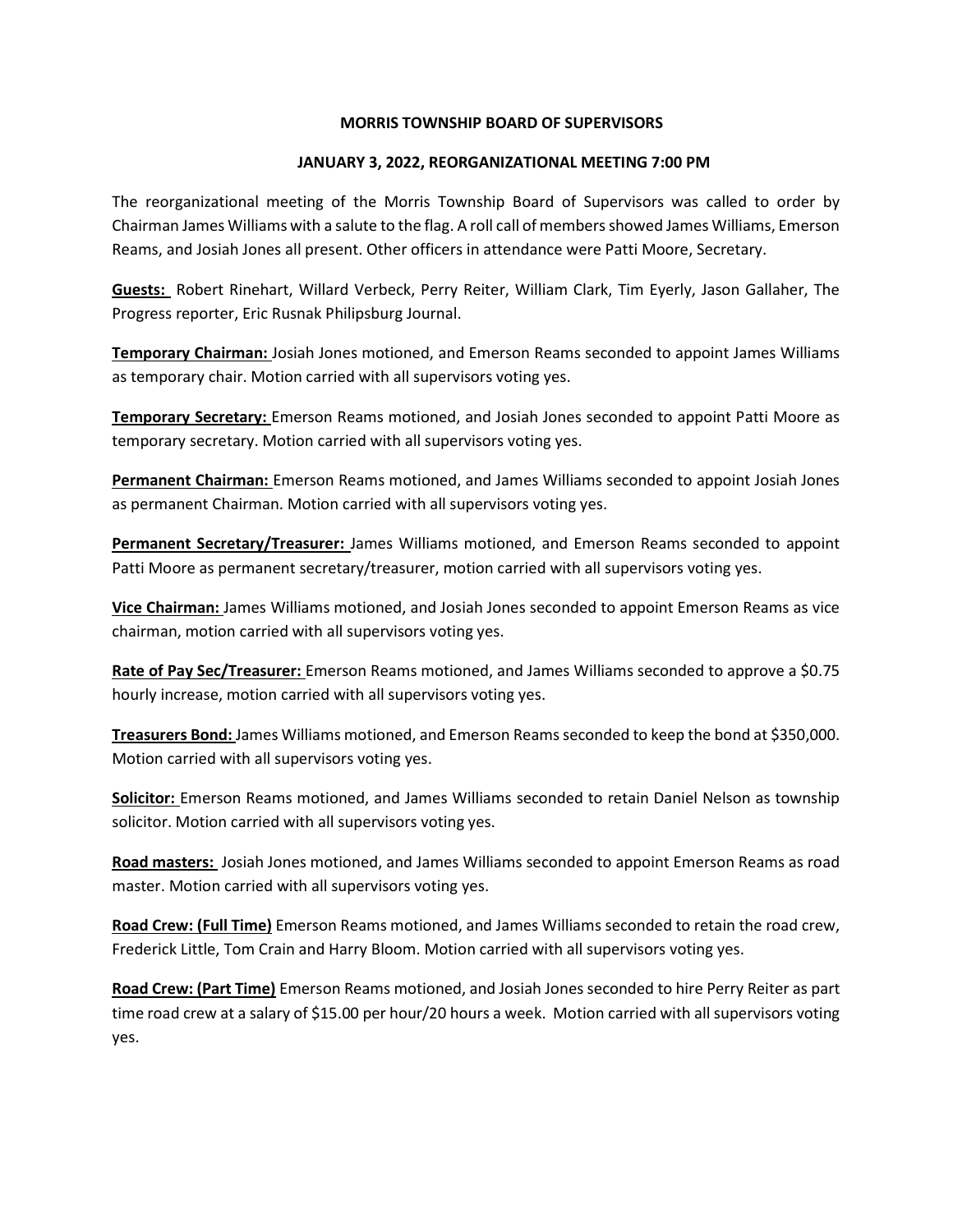Rate of pay/Road Crew: James Williams motioned, and Emerson Reams seconded to approve a \$0.75 increase for all road crew members effective at their anniversary date. Motion carried with all supervisors voting yes.

Supervisors Salary: James Williams motioned, and Emerson Reams seconded the Supervisors salary is set at \$156.25 per month as required by the PA Township code. Motion carried with all supervisors voting yes.

Holidays: Emerson Reams motioned, and James Williams seconded to approve keeping the holidays at the number 9 including New Year's Day, Good Friday, Primary Election Day, Memorial Day, Independence Day, Labor Day, General Election Day, Thanksgiving Day and Christmas. Motion carried with all supervisors voting yes.

Holiday Bonus Pay: James Williams motioned, and Emerson Reams seconded to award a holiday pay bonus in the amount TBD paid in mid-December. Motion carried with all supervisors voting yes.

Vacancy Board Chairman: Emerson Reams motioned to retain John Saggese as Vacancy Board Chairman. Motion died for lack of a second.

Josiah Jones motioned, and James Williams seconded to retain Tim Eyerly as Vacancy Board Chairman. Motion carried with all supervisors voting yes.

SEO: James Williams motioned, and Emerson Reams seconded to retain Wilson Fisher/Hess and Fisher as SEO. Motion carried with all supervisors voting yes.

Alternate SEO: James Williams motioned, and Emerson Reams seconded to retain Stanley Wallace as the alternate SEO. Motion carried with all supervisors voting yes.

Open Records Officer: James Williams motioned, and Emerson Reams seconded to retain Patti Moore as Open Records Officer. Motion carried with all supervisors voting yes.

Sewage Authority: James Williams motioned, and Emerson Reams seconded to appoint James Hummel to the MATOM Sewage Authority Board for the vacant seat with a period of 1 year remaining. Motion carried with all supervisors voting yes. One vacancy remains. Motion carried with all supervisors voting yes.

Moshannon Valley Joint Sewer Authority: James Williams motioned, and Emerson Reams seconded to appoint James Hummel to the open seat on MVJSA. One seat remains vacant. Motion carried with all supervisors voting yes.

Planning Commission: One vacancy on the Planning Commission Board with term ending in 2026.

Recreation Board: James Williams motioned, and Emerson Reams seconded to appoint Eric Shaw to the Recreation Board. Motion carried with all supervisors voting yes.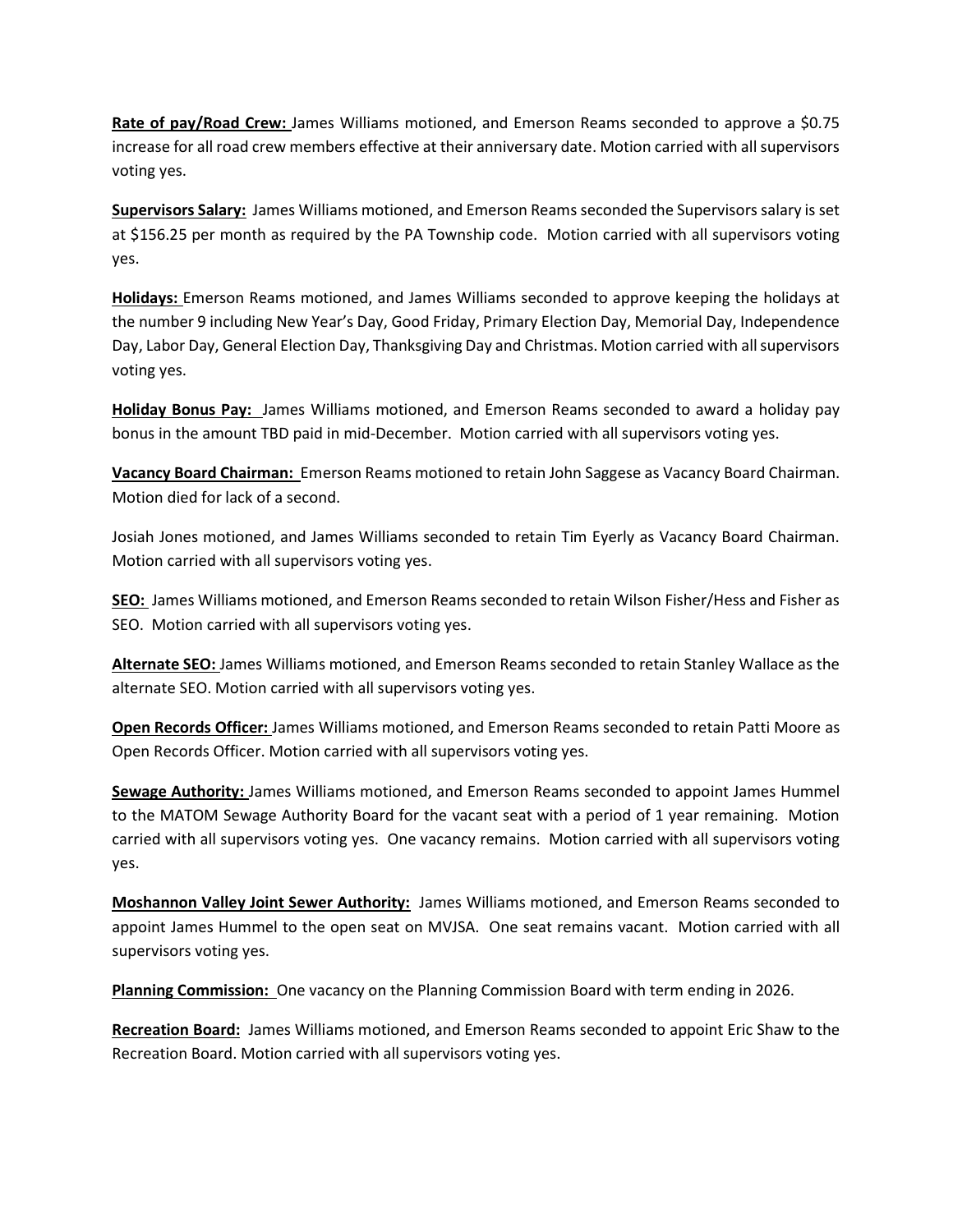Auditor: James Williams motioned, and Emerson Reams seconded to appoint Chris Williams to the vacant position of Auditor. Motion carried with all supervisors voting yes. Two auditor positions remain vacant. Motion carried with all supervisors voting yes.

**Depositories:** Josiah Jones motioned, and John Saggese seconded to reaffirm County National Bank as the depository. Motion carried with all supervisors voting yes.

**Mileage Reimbursement Rate:** Emerson Reams motioned, and James Williams seconded to keep the mileage rate at the IRS rate. \$0.58.5 per mile. Motion carried with all supervisors voting yes.

State Convention Voting Delegate/Attendees: James Williams motioned, and Emerson Reams seconded to make James Williams, Emerson Reams, Josiah Jones and Patti Moore delegates to the state convention. James Williams being the voting delegate. Motion carried with all supervisors voting yes.

Tax Collector/LST: James Williams motioned, and Emerson Reams seconded to retain Cinda Lou Hubler as the collector of the LST tax. Motion carried with all supervisors voting yes.

Real Estate Tax: Emerson Reams motioned, and James Williams seconded to keep the real estate tax in Morris Township at 3.0 Mills. Motion carried with all supervisors voting yes.

Certified Public Accountant (CPA): James Williams motioned, and Emerson Reams seconded to retain Matthew Foster as the CPA for the 2021 Audit. Motion carried with all supervisors voting yes.

Engineer: Emerson Reams motioned, and James Williams seconded to retain GeoTech Engineering as the township engineer. Motion carried with all supervisors voting yes.

EMC: Emerson Reams motioned, and James Williams seconded to retain Dane Danko as the Morris Township EMC. Motion carried with all supervisors voting yes.

Assistant EMC: James Williams motioned, and Emerson Reams seconded to retain Jarrod Little as assistant EMC. Motion carried with all supervisors voting yes.

**Building Code Inspection Service:** Emerson Reams motioned, and James Williams seconded to retain Pennsafe Building Inspection Services as the Building Code Enforcement. Motion carried with all supervisors voting yes.

Morris Township Code Enforcement Officer: Emerson Reams motioned, and James Williams seconded to retain Josiah Jones as the Code Enforcement Officer. Motion carried with all supervisors voting yes.

Fire Company & Fire Police Designation: Emerson Reams motioned, and James Williams seconded to accept the Morris Township Volunteer Fire Company and Fire Police Designation. Motion carried with all supervisors voting yes.